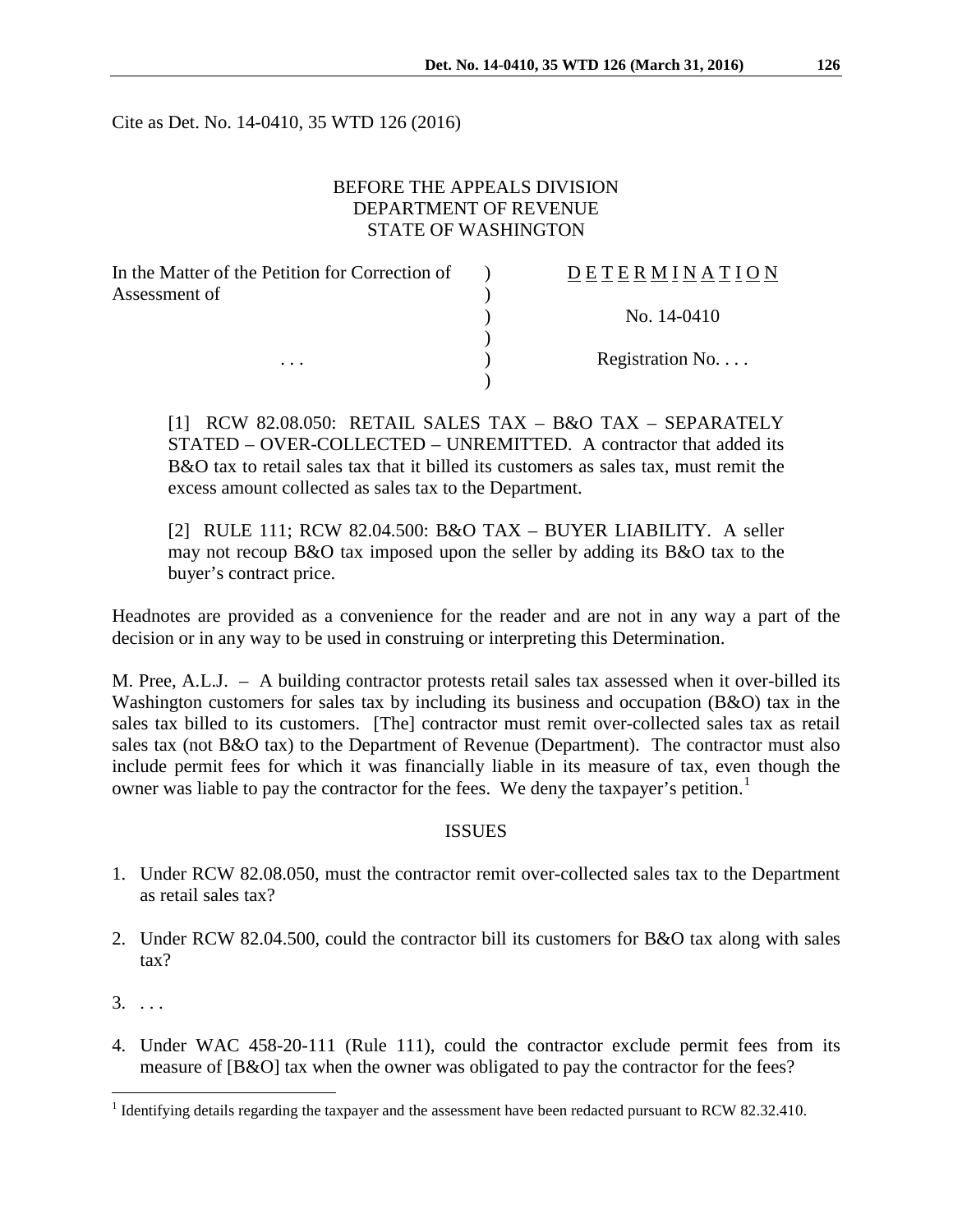### FINDINGS OF FACT

[Taxpayer] builds large retail structures (box stores) throughout the United States. The taxpayer contracted to build the box stores for a lump sum, including taxes, payable on a percentage of completion basis. Its large, corporate customers required the taxpayer to vary its billing practices, which in some instances resulted in the taxpayer including the B&O tax rate with the sales tax rate in its billings. Consequently, the taxpayer over-billed those customers for sales tax. When the taxpayer filed its excise tax returns, it computed the correct sales tax rate, which it remitted as sales tax, and remitted the excess sales tax collected as B&O tax to the Department.

The Department's Audit Division examined the taxpayer's records for the period of January 1, 2010 through June 30, 2013. As a result of the audit, on December 30, 2013, the Audit Division issued the assessment referenced above, which totaled  $\text{\$} \ldots$ . The taxpayer appealed  $\text{\$} \ldots$  in retail sales tax (plus interest) assessed by the Audit Division on Schedule 3 of the assessment as overbilled, but unremitted retail sales tax. The taxpayer also objects to the Audit Division's instruction that it could not itemize its B&O tax on sales invoices to recoup the cost of the B&O tax. Finally, the taxpayer questions whether the Audit Division properly included permit fees, which an owner agreed to pay, in the taxpayer's measure of sales tax and B&O tax in the assessment.

Our first issue involves retail sales tax over-collected by the taxpayer. The Audit Division reconciled the retail sales tax collected through a comparison of the amounts recorded in the taxpayer's records with the amounts reported on the taxpayer's excise tax returns. The taxable differences resulted from adding the .00471 B&O tax rate to the sales tax rate collected. The taxpayer explains that it billed some customers in this manner at their request. Regardless of how it billed its customers, the total paid by the customers was the same because the lump-sum contracts included all taxes. The Audit Division reduced the total received by the taxpayer by the appropriate sales tax amount to determine the measure of taxes (retail sales tax and B&O tax). The taxpayer did not disagree with the measure of tax determined by the Audit Division (other than the permit fee issue raised after the hearing and discussed later). The taxpayer disputes \$ . . . retail sales tax assessed, which the Audit Division explained was the excess of retail sales tax billed by the taxpayer that was remitted as B&O tax. The taxpayer contends that since it remitted all the taxes collected, and did not charge its customers more on its "all taxes included" contracts, that it should not have to pay additional retail sales taxes, because it did not hold those taxes in trust.

. . .

After the hearing, the taxpayer asked whether permit fees, which an owner agreed to pay, should have been included in the taxpayer's measure of sales and B&O tax in the assessment. As stated in the owner's pre-bid conference notes, the contractor would be asked to secure the building permit at the owner's expense and include all other one-time permits in its base bid. $2$  Both the

<span id="page-1-0"></span><sup>&</sup>lt;sup>2</sup> From §1.05 in . . . pre-bid conference notes distributed July 14, 2014, in the taxpayer's exhibit D submitted October 24, 2014.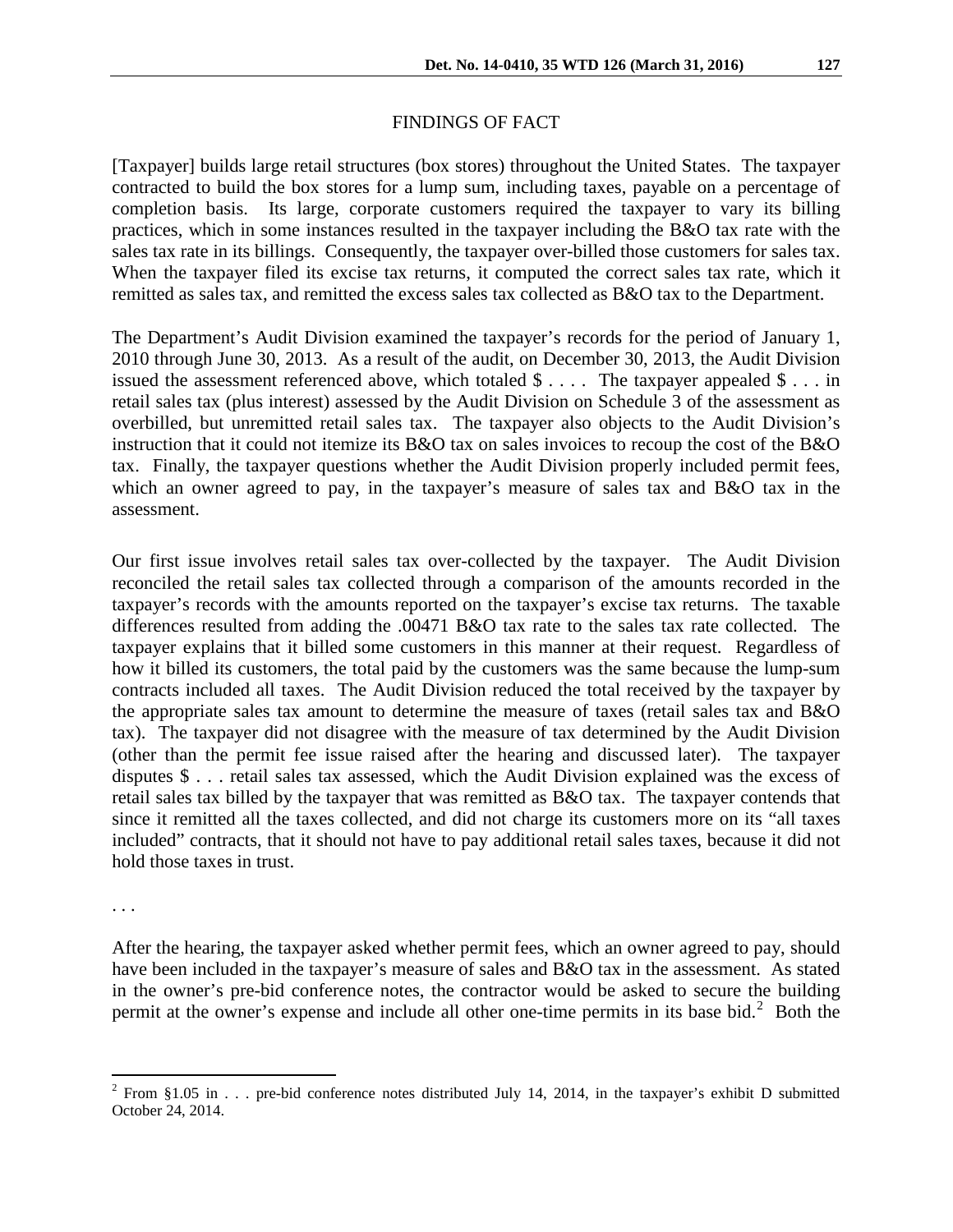owner and the taxpayer, as the contractor, are named on the permit. The permit application states that both the owner and contractor take full financial and all other liability for the permit.<sup>[3](#page-2-0)</sup>

#### ANALYSIS

Washington imposes a retail sales tax on each "retail sale" in this state. RCW 82.08.020. "Retail sale" is broadly defined to include sales of tangible personal property and certain services. RCW 82.08.050 explains that retail sales tax is held in trust until remitted to the Department:

(2) The tax required by this chapter, to be collected by the seller, shall be deemed to be held in trust by the seller until paid to the department, and any seller who appropriates or converts the tax collected to his or her own use or to any use other than the payment of the tax to the extent that the money required to be collected is not available for payment on the due date as prescribed in this chapter is guilty of a gross misdemeanor.

(3) In case any seller fails to collect the tax herein imposed or, having collected the tax, fails to pay it to the department in the manner prescribed by this chapter, whether such failure is the result of his or her own acts or the result of acts or conditions beyond his or her control, he or she shall, nevertheless, be personally liable to the state for the amount of the tax,….

Retail sales taxes must be remitted to the Department within the time and in the manner specified by RCW 82.32.045. When a seller does not remit collected retail sales tax it becomes personally liable for the tax, even if the failure to remit it was a result of circumstances beyond its control. RCW 82.08.050(3).

All retail sales taxes, even if over collected or collected in error, must be remitted to the Department, and can be refunded or credited to the seller only if the seller has first refunded the overpaid tax to its customers. *Kitsap-Mason Dairymen's Ass'n v. Washington State Tax Commission,* 77 Wn.2d 812, 816, 467 P.2d 312 (1970); WAC 458-20-229(3)(b). In *GTE v. Dep't of Revenue*, 49 Wn. App. 532, 535 (1987), GTE had charged, collected, and remitted more retail sales taxes than were due, while underreporting its own B&O taxes. GTE argued it should be able to offset the over-reported retail sales taxes it had collected and remitted against its own under-reported B&O taxes. The Court of Appeals, however, relying on RCW 82.08.050, disagreed, and held that the sales tax overpayment was not the GTE's, but the buyer's. The court further reasoned that because GTE was a trustee for collection of the tax, it followed that GTE was a trustee of the refund as well. As such, GTE could not use the overpaid trust funds it had charged and collected to reduce the impact of its own B&O tax liability. *Id*.; *see also [Kaeser v.](https://web2.westlaw.com/find/default.wl?mt=Tax&db=661&rs=WLW13.01&tc=-1&rp=%2ffind%2fdefault.wl&findtype=Y&ordoc=1987131881&serialnum=1955103979&vr=2.0&fn=_top&sv=Split&tf=-1&pbc=9297350A&utid=3)  Everett,* [47 Wn.2d 666, 289 P.2d 343 \(1955\);](https://web2.westlaw.com/find/default.wl?mt=Tax&db=661&rs=WLW13.01&tc=-1&rp=%2ffind%2fdefault.wl&findtype=Y&ordoc=1987131881&serialnum=1955103979&vr=2.0&fn=_top&sv=Split&tf=-1&pbc=9297350A&utid=3) *[Urban Constr. Co., Inc. v. Seattle Urban League,](https://web2.westlaw.com/find/default.wl?mt=Tax&db=661&rs=WLW13.01&tc=-1&rp=%2ffind%2fdefault.wl&findtype=Y&ordoc=1987131881&serialnum=1975125800&vr=2.0&fn=_top&sv=Split&tf=-1&pbc=9297350A&utid=3)* [12 Wn. App. 935, 533 P.2d 392,](https://web2.westlaw.com/find/default.wl?mt=Tax&db=661&rs=WLW13.01&tc=-1&rp=%2ffind%2fdefault.wl&findtype=Y&ordoc=1987131881&serialnum=1975125800&vr=2.0&fn=_top&sv=Split&tf=-1&pbc=9297350A&utid=3) *review denied,* [85 Wash.2d 1018 \(1975\);](https://web2.westlaw.com/find/default.wl?mt=Tax&db=804&rs=WLW13.01&tc=-1&rp=%2ffind%2fdefault.wl&findtype=Y&ordoc=1987131881&serialnum=1975028118&vr=2.0&fn=_top&sv=Split&tf=-1&pbc=9297350A&utid=3) *Kitsap-Mason Dairymen's,* 77 Wn.2d at 816; Excise Tax Advisory 3106.2009 ("Refunds of Over Collected Retail Sales Tax").

<span id="page-2-0"></span> $3$  From the taxpayer's Exhibit E submitted October 24, 2014.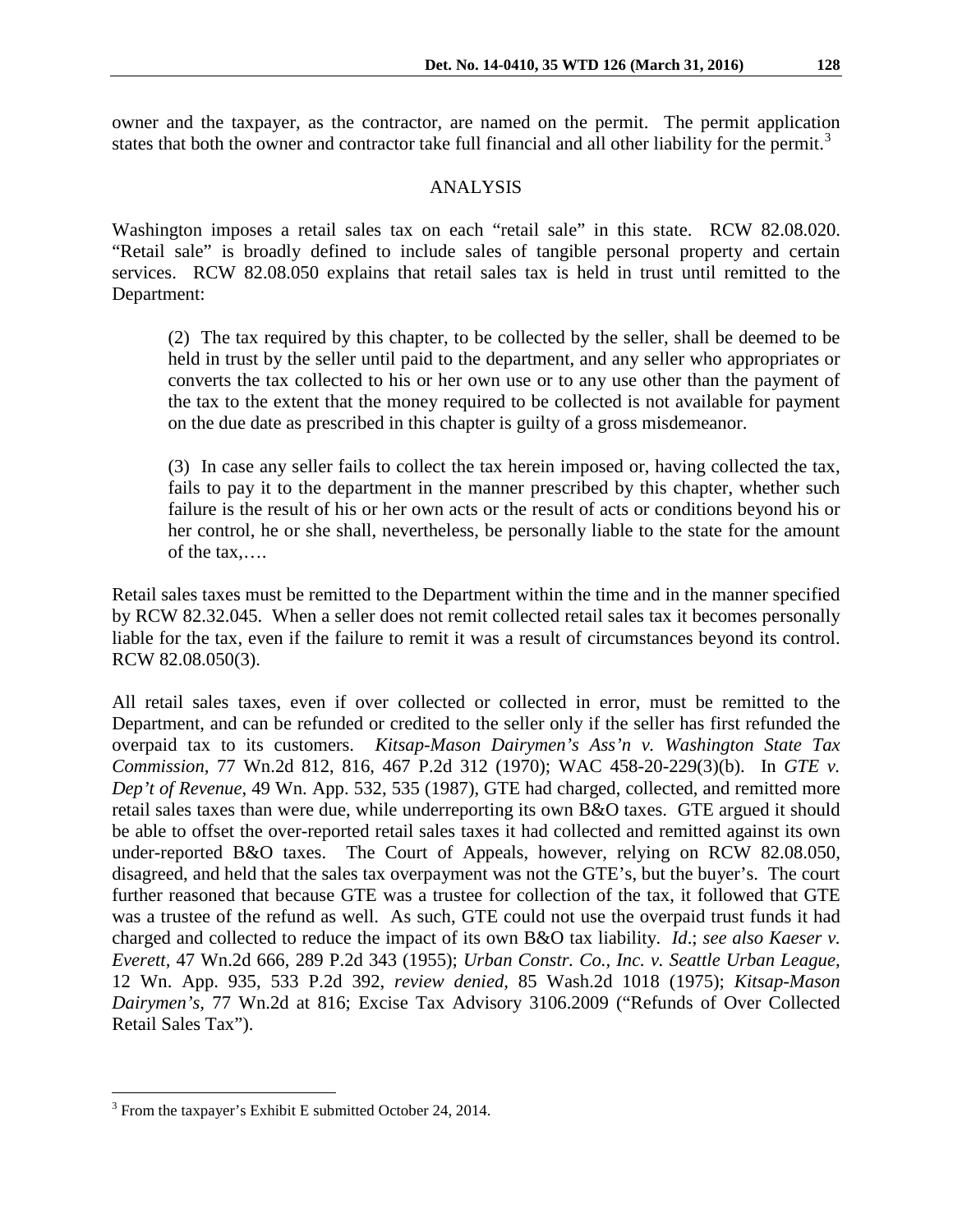Because the taxpayer charged and collected "retail sales tax" in excess of the amount lawfully due, the taxpayer is not entitled to either the refund of the excess amounts or to use those amounts to pay its own B&O tax liability. Only the taxpayer's customers are entitled to the refund from the taxpayer, because they paid the separately-stated retail sales tax. We, therefore, conclude that under RCW 82.08.050(3), the taxpayer was liable to remit the over-collected sales tax to the Department as retail sales tax.

The taxpayer argues that it should receive a credit against the retail sales tax assessed for the B&O tax collected as sales tax and remitted to the Department as B&O tax. The taxpayer states that it remitted the correct amount of tax due, even though the B&O tax portion may have been combined with the retail sales tax. We disagree that the correct amount was paid. Retail sales tax is a tax imposed upon the buyer, not the seller. *See* RCW 82.08.050. The amounts at issue were collected as "tax," in the same manner as retail sales tax. B&O tax, as discussed below, is not collected from buyers. The amounts at issue were also lumped together with retail sales tax. Therefore, we cannot presume that the excess amounts are B&O taxes.

Washington imposes B&O tax "for the act or privilege of engaging in business" in this state. RCW 82.04.220. Washington law imposes separate B&O tax rates on various activities conducted in this state, including on "every person engaging within this state in the business of making sales at retail." RCW 82.04.250. RCW 82.04.500 provides:

It is not the intention of this chapter that the taxes herein levied upon persons engaging in business be construed as taxes upon the purchasers or customers, but that such taxes shall be levied upon, and collectible from, the person engaging in the business activities herein designated and that such taxes shall constitute a part of the operating overhead of such persons.

In *Nelson v. Appleway Chevrolet, Inc.*, 160 Wn.2d 173, 157 P.3d 847 (2007), Washington's Supreme Court held that because the B&O tax is not a tax on customers, but a tax on business and part of the operating overhead, a seller may (1) itemize B&O tax as part of the final purchase price, (2) disclose a B&O charge to customer during the course of negotiating a purchase price, or (3) later identify any claimed element of overhead. A seller may not, however, add a B&O charge as one of several fees and taxes after the seller and customer negotiate and agree upon a final purchase price. Thus, the seller's inclusion of its B&O tax along with the separately-stated retail sales tax owed by its customers was not in accordance with Title 82 RCW.

We further note that, since the prior audit, the Washington Supreme Court as has held that under RCW 82.04.500, even if disclosed, a seller is prohibited from recouping its B&O taxes by collecting a surcharge in addition to its monthly service fee. *Peck v. AT&T Mobility,* 174 Wn.2d 333, 275 P.3d 304 (2012). In *Peck* the Court stated: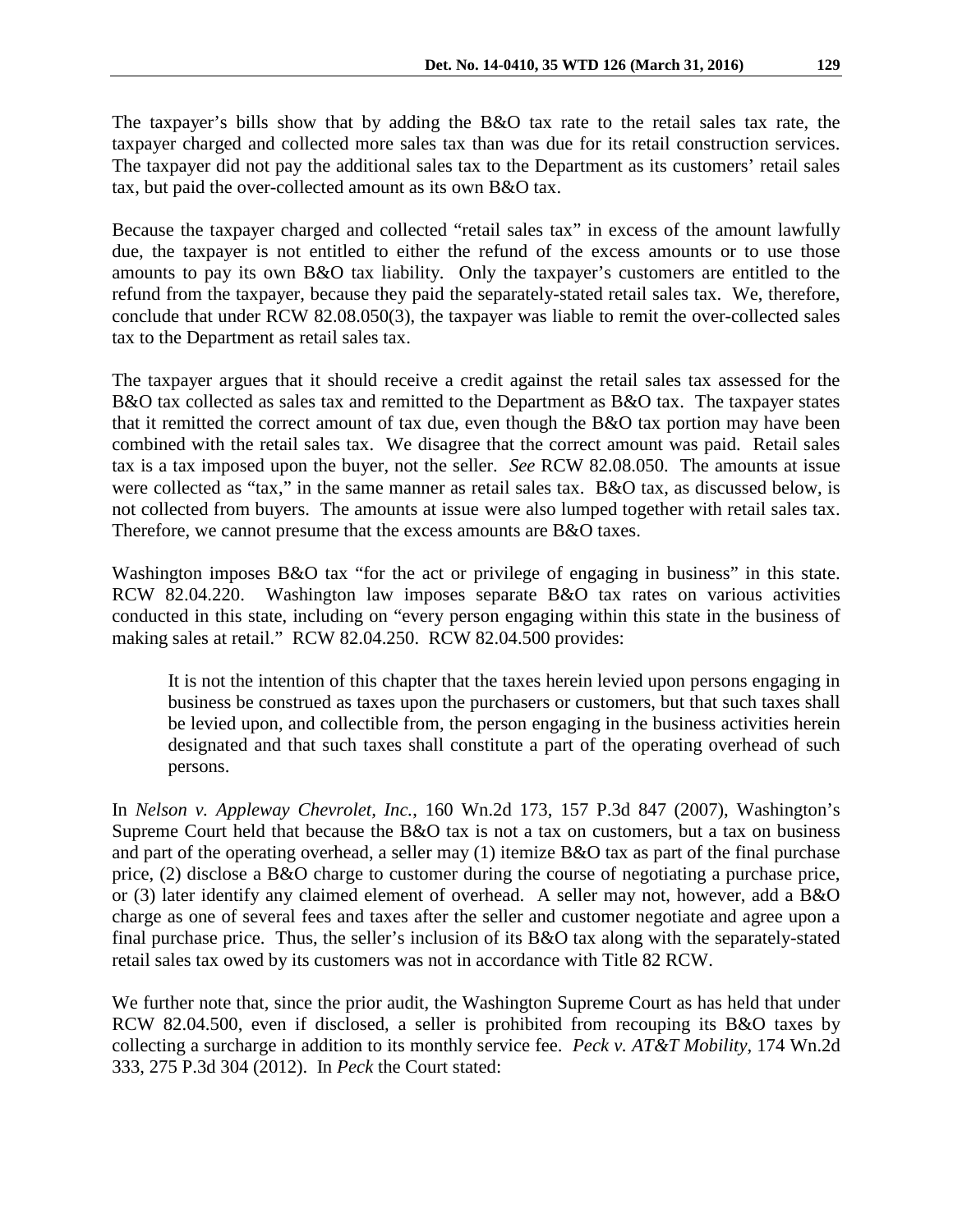. . . [T]he seller could not add the B&O charge on the agreed-to purchase price. [*Nelson v. Appleway Chevrolet, Inc*., 160 Wn.2d 173, 181, 157 P.3d 847 (2007).] Put simply, whether disclosed or not, the seller could properly pass the B&O tax through as an overhead line itemization, but not as an added charge.

174 Wn.2d at 340. The Department now recognizes on its web-site that a seller cannot recoup its B&O tax liability as an added charge to its sales price, whether or not it discloses the added charge.

[http://dor.wa.gov/content/getaformorpublication/publicationbysubject/taxtopics/itemizebotax.asp](http://dor.wa.gov/content/getaformorpublication/publicationbysubject/taxtopics/itemizebotax.aspx)  $\overline{x}$  (last visited Dec. 10, 2014). Therefore, the taxpayer cannot add Washington's B&O ta[x](http://dor.wa.gov/content/getaformorpublication/publicationbysubject/taxtopics/itemizebotax.aspx) to its contract price in its billings, but may include the B&O tax as overhead if it itemizes its overhead.

. . .

Finally, regarding the permit fee issue raised by the taxpayer after the hearing, Rule 111 recognizes that in certain instances amounts received by a taxpayer are not "gross proceeds of sales" or "gross income of the business." This rule provides that amounts received as "reimbursements" [by a taxpayer acting as an agent] may be "excluded from the measure of tax" where the "money . . . is received by a taxpayer as reimbursement of an advance in accordance with the regular and usual custom of its business." *Id.*

Rule 111 explains:

The foregoing is limited to cases wherein the taxpayer, as an incident to the business, undertakes, on behalf of the customer . . . the payment of money . . . to a third person, or in procuring a service for the customer which the taxpayer does not or cannot render and for which no liability attaches to the taxpayer . . . .

The permit application clearly attaches liability to the contractor, in this case, the taxpayer. While the taxpayer may be entitled to charge the permit fee to the owner, if the owner fails to pay, the taxpayer remains secondarily liable for the permit. Under Rule 111, fees for which the taxpayer is secondarily liable are not excludable reimbursements:

The word "reimbursement" as used herein, means money or credits received from a customer or client to repay the taxpayer for money or credits expended by the taxpayer in payment of costs or fees for the client.

The words "advance" and "reimbursement" apply only when the customer or client alone is liable for the payment of the fees or costs *and when the taxpayer making the payment has no personal liability therefor, either primarily or secondarily, other than as agent for the customer or client* . . .

No charge, which represents a payment on the purchase price of an article or a cost of doing or obtaining business, even though such charge is made as a separate item, will be construed as an advance or reimbursement. *See* Rule 111. The Department has held that the reimbursement of building permit fees to a construction contractor are not deductible from the measure of the